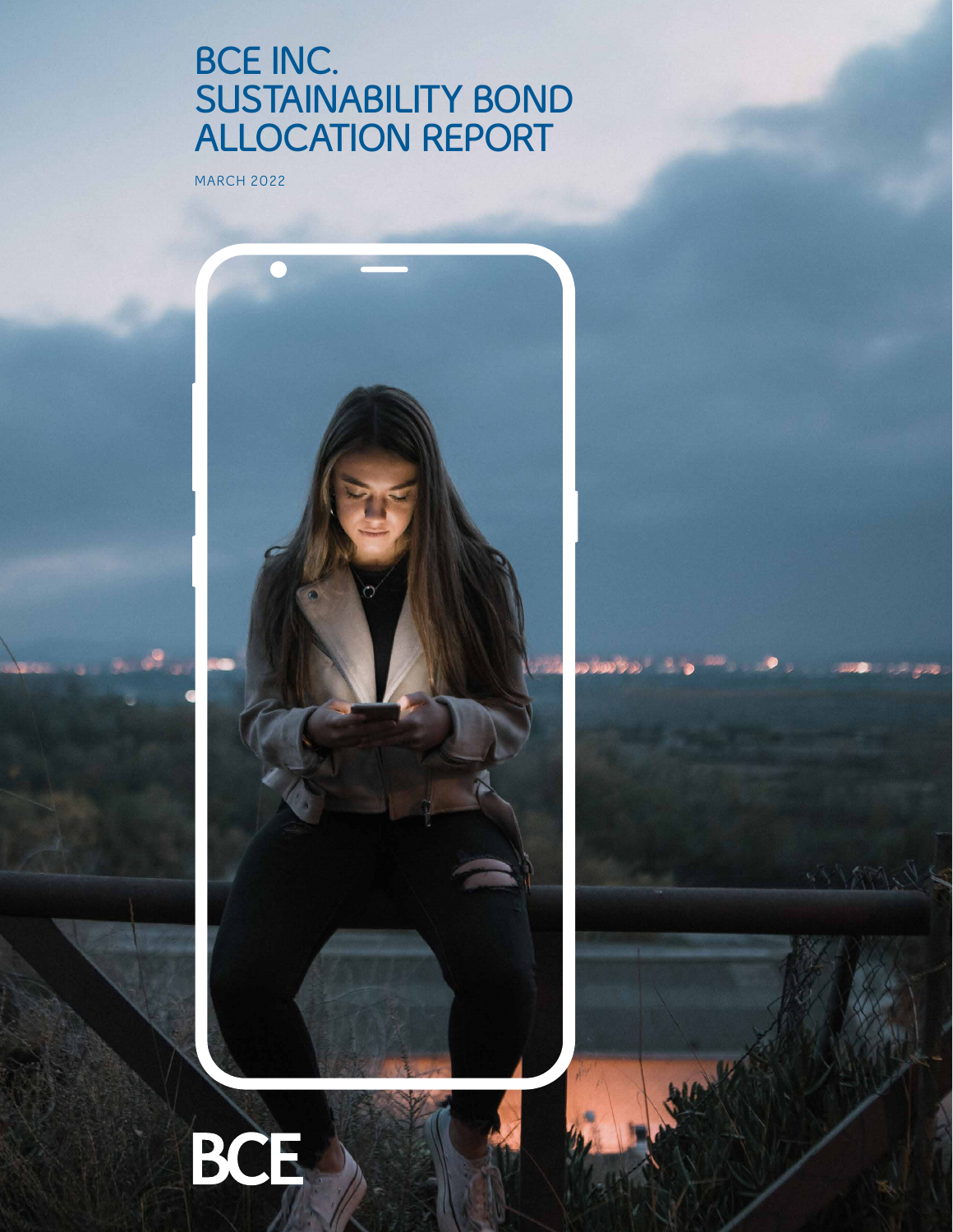### BCE completes allocation of its inaugural Sustainability Bond

In April 2021, we published the [BCE Sustainable Financing Framework](https://www.bce.ca/investors/bondholder-info/2021-bce-sustainable-financing-framework.pdf) in which we identified seven eligible green categories and three eligible social categories that aligned with our corporate purpose of advancing how Canadians connect with each other and the world. The framework was reviewed by and received a favorable second-party opinion by leading ESG research and analysis firm, [Sustainalytics.](https://www.sustainalytics.com)

Then, on May 25, 2021, Bell Canada, a subsidiary of BCE, became the first Canadian telecommunications company to issue a sustainability bond with the offering in Canada of Cdn \$500 million 2.20% MTN Debentures, Series M-56, maturing May 29, 2028. The bond offering raised \$497,535,000 in net proceeds, which was to be allocated to both green and social eligible investments, primarily to the "energy efficiency" and "affordable basic infrastructure" categories.

As of December 31, 2021, BCE has fully allocated the net proceeds of the sustainability bond to the "energy efficiency" green category and the "affordable basic infrastructure" social category. We also engaged PricewaterhouseCoopers LLP to conduct an independent limited assurance engagement on select key performance indicators indicated by the following symbol (\*) below.

|                           | Green                                       | <b>Social</b>                                                                  |              |                |
|---------------------------|---------------------------------------------|--------------------------------------------------------------------------------|--------------|----------------|
| Category                  | Energy efficiency                           | Affordable basic infrastructure                                                |              |                |
| <b>Project detail</b>     | <b>FTTP</b>                                 | <b>WTTP</b>                                                                    | <b>FTTP</b>  | Total          |
| Investment period         | 2021                                        | 2021                                                                           | 2021         | 2021           |
| <b>Allocated proceeds</b> | \$247,535,000*                              | \$217,996,165                                                                  | \$32,003,835 | \$250,000,000* |
| Impact metric             | Energy savings<br>enabled (GWh)<br>annually | Locations passed with 50/10 speeds or faster<br>in rural or remote communities |              |                |
| Anticipated impact        | 8.7 GWh annually                            | 235,410 locations passed                                                       |              |                |

# Allocation and impact metrics summary

PricewaterhouseCoopers LLP has provided limited assurance over the key performance indicators marked with the symbol (\*). Please see [2021 PWC S](https://bce.ca/responsibility/key-documents/2021-pwc-sustainable-bond-assurance-statement.pdf)ustainability Bond assurance statement.

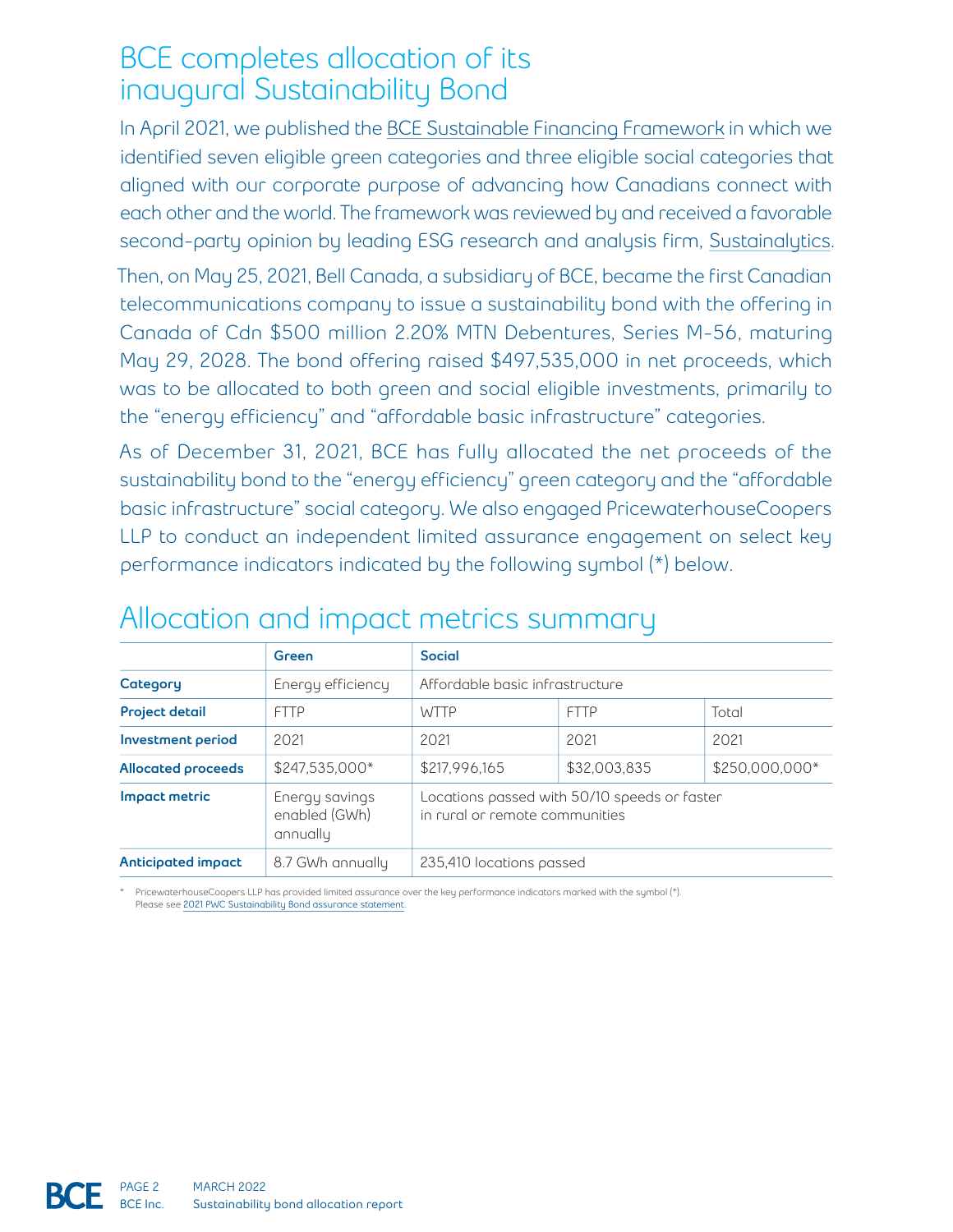## Bond proceeds allocation

|                            | Green                                                                                                                                                                                               | <b>Social</b>                                                                                                                                 |                                                                                                                                                             |                |
|----------------------------|-----------------------------------------------------------------------------------------------------------------------------------------------------------------------------------------------------|-----------------------------------------------------------------------------------------------------------------------------------------------|-------------------------------------------------------------------------------------------------------------------------------------------------------------|----------------|
| Category                   | Energy efficiency                                                                                                                                                                                   | Affordable basic infrastructure                                                                                                               |                                                                                                                                                             |                |
| <b>Project description</b> | Deployment of<br>Fibre to the<br>Premise (FTTP) to<br>connect customers<br>via passive optical<br>fibre and enable<br>the transition away<br>from energy-<br>intensive<br>copper-based<br>networks. | Wireless to the<br>Premise (WTTP)<br>connectivity for<br>communities<br>lacking adequate<br>access to<br>high-speed<br>broadband<br>networks. | Deployment of<br>Fibre to the<br>Premise (FTTP)<br>connectivity for<br>communities<br>lacking adequate<br>access to<br>high-speed<br>broadband<br>networks. | Total          |
| <b>Investment period</b>   | 2021                                                                                                                                                                                                | 2021                                                                                                                                          | 2021                                                                                                                                                        | 2021           |
| <b>Allocated proceeds</b>  | \$247.535.000*                                                                                                                                                                                      | \$217.996.165                                                                                                                                 | \$32,003,835                                                                                                                                                | \$250,000,000* |

PricewaterhouseCoopers LLP has provided limited assurance over the key performance indicators marked with the symbol (\*). Please see [2021 PWC S](https://bce.ca/responsibility/key-documents/2021-pwc-sustainable-bond-assurance-statement.pdf)ustainability Bond assurance statement.

### Energy efficiency

As part of our network modernization initiative, we have allocated an amount equal to \$247,535,000 from our Sustainability bond offering to finance the deployment of fibre to the premise (FTTP) to connect customers via passive optical fibre. Amongst the numerous benefits of this technology, it enables significant energy savings as customers migrate over time to passive optical networks and energy-intensive copper-based legacy networks can gradually be de-commissioned. The proceeds allocated to this category were exclusively used to finance eligible projects deployed between January and December 2021.

#### Affordable basic infrastructure

Directly aligned with our purpose of advancing how Canadians connect with each other and the world and our commitment to address the unique challenges faced by underserved or unconnected areas and populations, we have made significant investments in the deployment of 5G capable wireless to the premise (WTTP) and fibre to the premise (FTTP) connectivity for communities lacking adequate access to high speed broadband networks.

The funds allocated to the deployment of 5G capable WTTP connectivity include investments to offer a larger footprint and passing new locations previously lacking adequate coverage, to add capacity to our existing footprint in order to serve a growing number of community members, and to invest in existing network infrastructure to support the newly connected communities. These projects represent an aggregate amount of \$217,996,165 for investments made from January 2021 to December 2021.

The funds allocated to the deployment of FTTP connectivity for communities lacking adequate access to high-speed broadband networks represent investments made by Bell in projects identified by federal, provincial and/or municipal government authorities as lacking adequate high-speed connectivity. Some programs include government financial incentives to encourage the deployment of high-speed networks, however, funds allocated to this category under the Framework represent investments made by Bell net of any external financial support. These projects represent an aggregate amount of \$32,003,835 for investments made from January 2021 to December 2021.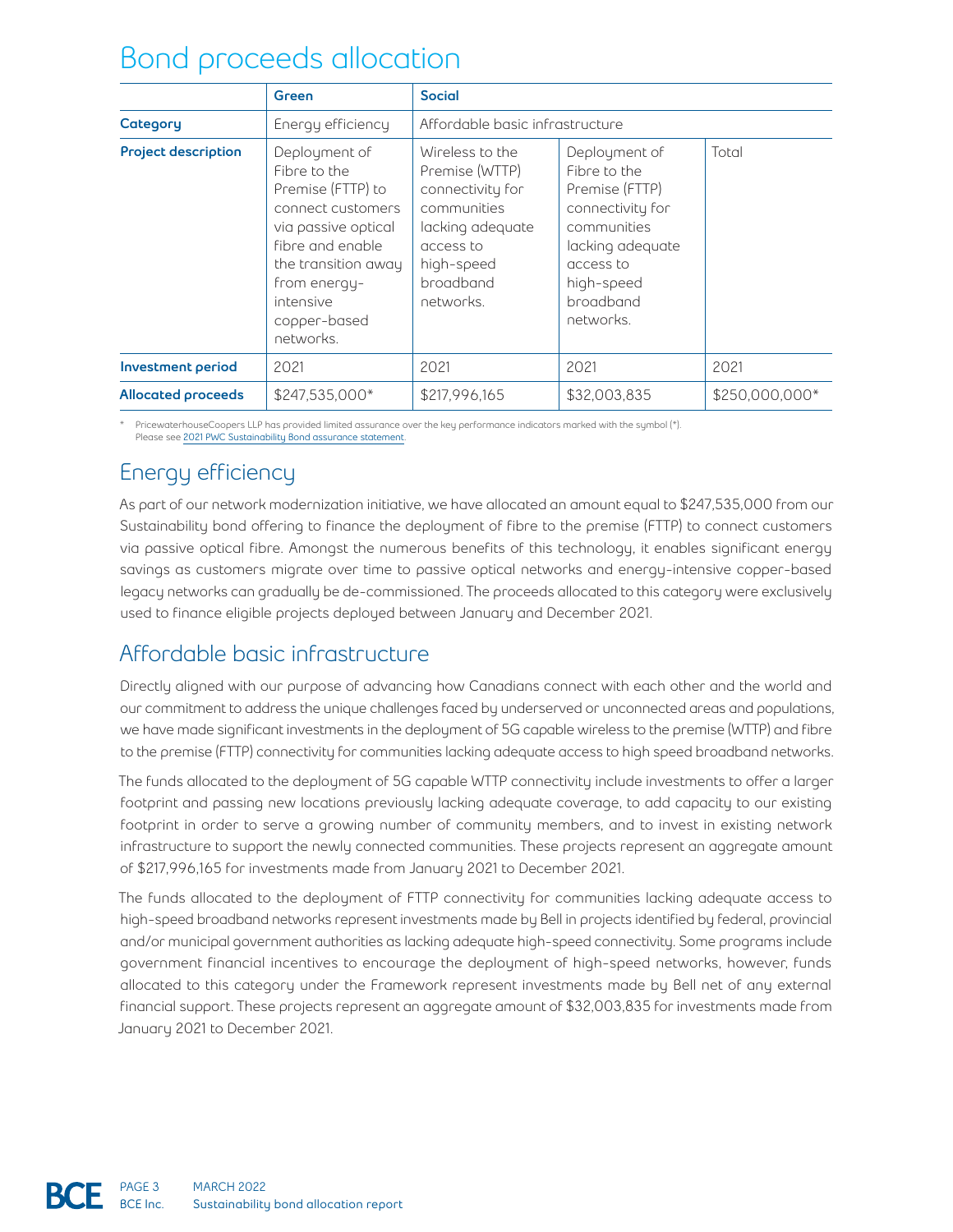### Impact reporting

| Category           | <b>Energy efficiency</b>                                                                                                         | Affordable basic infrastructure                                                                   |  |
|--------------------|----------------------------------------------------------------------------------------------------------------------------------|---------------------------------------------------------------------------------------------------|--|
| <b>Metric</b>      | Potential annual energy savings enabled<br>by transition from copper to fibre (GWh)                                              | Locations passed from WTTP and<br>FTTP deployment in rural or remote<br>communities               |  |
| <b>Calculation</b> | Estimated savings from decommissioning<br>powered electronic elements from legacy<br>copper network net of new FTTP<br>equipment | Total number of locations passed with<br>50/10 speeds or faster in rural or<br>remote communities |  |
| Anticipated impact | 8.7 GWh annually                                                                                                                 | 235,410 locations passed                                                                          |  |

We have established one impact metric for each of the two eligible categories receiving the allocation of our Sustainability Bond proceeds. For the Energy Efficiency category, Bell quantifies its impact by potential annual energy savings enabled by transition from copper to fibre networks in gigawatt hours (GWh) and, for the Affordable Basic Infrastructure category, Bell quantifies the impact as the number of locations passed in rural and remote communities with high-speed internet of 50 Mbps download and 10 Mbps upload speeds or faster.

### Energy efficiency

For selected eligible investments in the energy efficiency category, namely network investments to deploy FTTP technology as a replacement to energy-intensive copper networks, we evaluate the potential impact as 8.7 GWh per year in energy savings enabled by transition from copper to fibre. Bell's FTTP network leverages an energy efficient architecture known as Passive Optical Network technology (PON). PON technology extends fibre between a Bell central office to a customer location using only passive, non-powered connections. Previous generations of copper-based Internet services require powered electronic equipment in the community to deliver service. Deploying FTTP and retiring legacy copper technology over time will eliminate the need to power and maintain electronic equipment within each community<sup>1</sup>. Additionally, PON architectures are future proof as future speed increases will leverage the same fibre infrastructure Bell is installing now without the need to replace fibres or install electronics in the community. The methodology used to measure the impact is by estimating the energy consumption of powered electronic equipment currently in use to maintain legacy networks that could be decommissioned over time in areas new FTTP investments are made. The estimated consumption of different powered electronic elements is calculated through the technical specifications on an annualized basis and is netted against the consumption from the new PON architecture. Timing of decommissioning the legacy copper-based equipment will depend on many constraints, including customer migration to FTTP networks.

#### Affordable basic infrastructure

For selected eligible investments in the Affordable Basic Infrastructure category, we measure the impact of our investments as 235,410 new and expanded locations passed with high-speed Internet capabilities of 50 Mbps download and 10 Mbps upload speeds or faster. The selected investments are part of Bell's increased network expansion targets to complete the buildout of approximately 1.1 million new direct fibre and Wireless Home Internet (WHI) locations delivered in 2021. In order to measure the impact of selected investments, we used 50 Mbps download and 10 Mbps upload speeds as the minimum threshold determined by the CRTC and federal government that households require to take full advantage of the opportunities offered by digital connectivity and reduce the digital divide between rural and urban Canada<sup>2</sup>.

<sup>1</sup> Bell estimates its new FTTP deployments to be between 85 and 97% more energy efficient than existing legacy copper-based technologies in communities benefiting from these selected investments.

<sup>2</sup> The Canadian Government has set a goal " … for all Canadians to have access to high-speed Internet of at least 50 Megabits per second download and 10 megabits per second upload speeds." See the answer to "Q2. When we talk about high-speed Internet, what do we mean?" at [https://www.ic.gc.ca/eic/site/139.nsf/eng/h\\_00006.html.](https://www.ic.gc.ca/eic/site/139.nsf/eng/h_00006.html) These targets match those set by the CRTC as its Universal Service Objective set in CRTC Telecom Regulatory Policies CRTC 2016-496 [\(https://crtc.gc.ca/eng/](https://crtc.gc.ca/eng/archive/2016/2016-496.htm) [archive/2016/2016-496.htm](https://crtc.gc.ca/eng/archive/2016/2016-496.htm)) and 2018-377 [\(https://crtc.gc.ca/eng/archive/2018/2018-377.htm](https://crtc.gc.ca/eng/archive/2018/2018-377.htm)).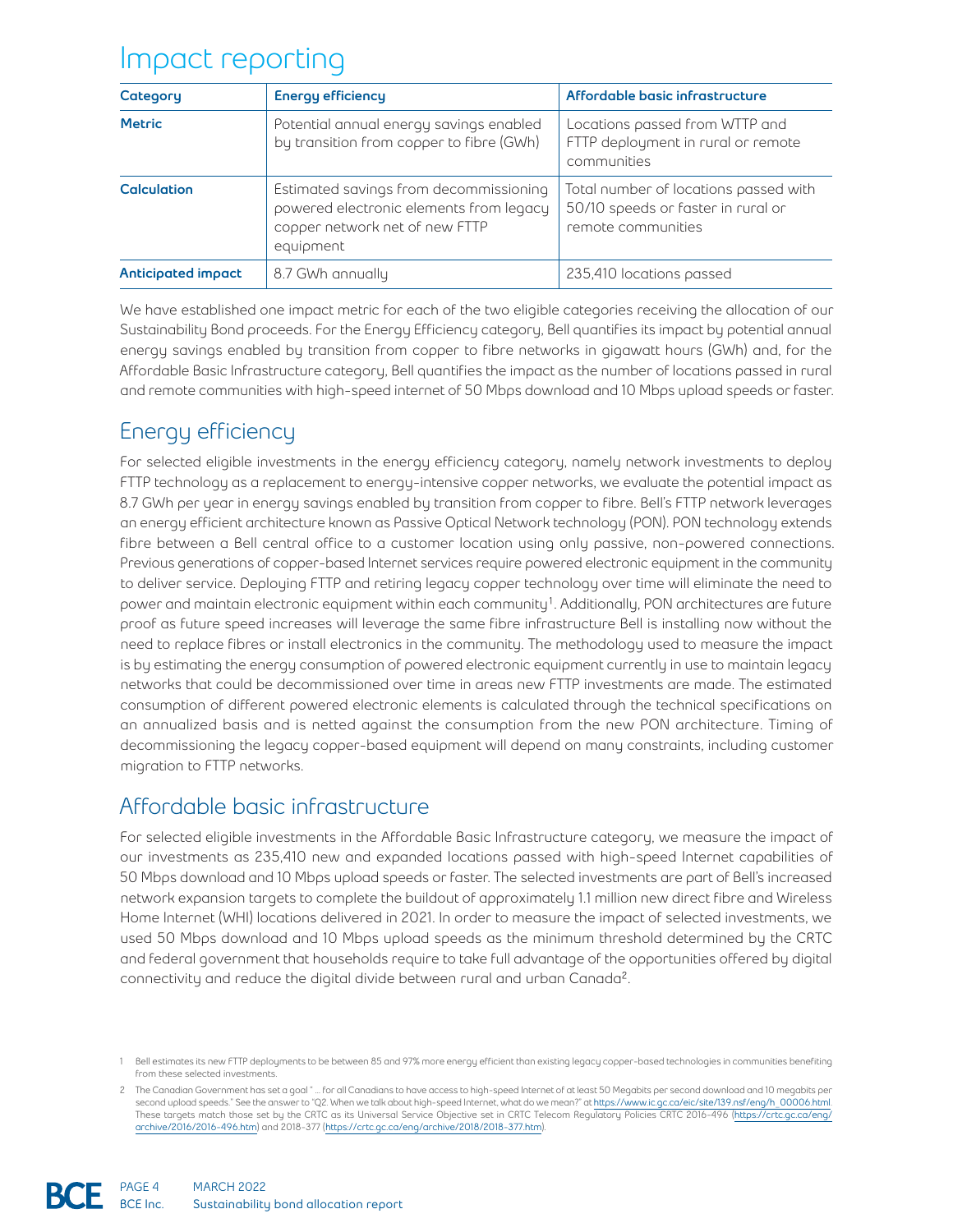# Case Studies

#### Affordable basic infrastructure in Nova Scotia

In 2021, Bell brought Wireless Home Internet (WHI) service to approximately 12,000 rural residences in Nova Scotia, able to deliver 50/10 access speeds (50 Mbps download/10 Mbps upload). Over the period from January to December 2021, Bell allocated a total of \$14,004,659 from its Sustainability bond proceeds to deploy its wireless to the premise technology to many communities in Nova Scotia, namely Amherst, Greenwood, Middleton and Yarmouth.

Delivered over Bell's advanced LTE wireless network, WHI is 5G-capable technology specifically designed to extend broadband Internet access to previously unserved or underserved communities. WHI operates on a dedicated fixed wireless LTE channel separate from the mobile LTE channel, ensuring consistent capacity and speed for both fixed and mobile customers.

"As the key builder of Canada's network infrastructure, Bell developed Wireless Home Internet specifically to ensure that rural Canada can share in all the opportunities of our digital future," said Stephen Howe, Bell's Chief Technology Officer. "Wireless Home Internet is ready to enable all the speed and capacity capabilities of fixed 5G Internet access in future by leveraging additional 3500 MHz spectrum."

"Bell Wireless Home Internet has made a positive difference for many Canadians living in rural and other underserved communities, and we're proud to bring this unique service to the Atlantic provinces," said Glen LeBlanc, Bell's Vice Chair, Atlantic Canada. "Residences in Atlantic Canada communities will get access to fast and reliable broadband service, building on Bell's purpose to advance how Canadians connect with each other and the world."

"Access to high-speed Internet is no longer a luxury, it's a necessity – one that's become increasingly important due to the COVID-19 pandemic," said the Honourable Navdeep Bains, Minister of Innovation, Science and Industry. "The expansion of Bell's Wireless Home Internet service will help Canadians in rural Atlantic communities get connected faster, better and easier to run their businesses, pursue educational opportunities and participate in the digital economy."



**Wireless Home Internet leverages Bell's fibre and wireless networks to efficiently deliver broadband Internet access to smaller towns, rural communities and other hard-to-reach locations.**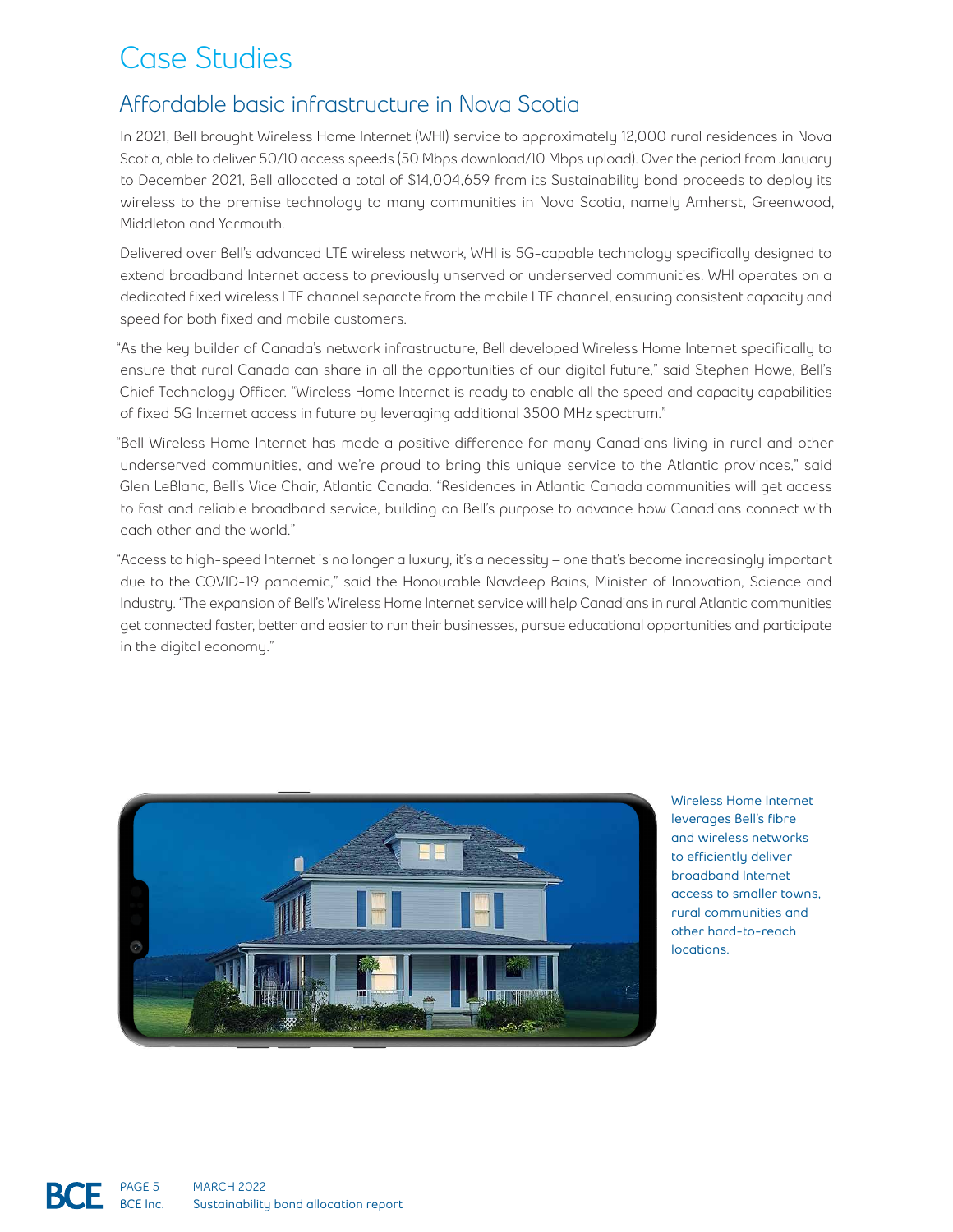#### Affordable basic infrastructure in Central and Eastern Ontario

In May 2021, the federal government announced funding in partnership with regional Internet providers, such as Bell, for investments to bring high-speed Internet to rural residents in communities in eastern and central Ontario. Through this program, Bell contributes to connecting underserved households in the regions of Baysville, Merrickville-Wolford, Newtonville, Newcastle, Clarington, Spencerville, and West Guilford with the fastest high speed Internet powered by its best-in-class fibre network.

As the COVID-19 pandemic has highlighted how much we rely on our connections, Canadians across the country increasingly need access to reliable high-speed Internet as many of us are working, learning, and staying in touch with friends and family from home. Many Canadians living in rural and remote communities lack access to high-speed Internet. Through the Universal Broadband Fund's (UBF) Rapid Response Stream, the Government of Canada in partnership with regional Internet providers are taking actions to get Canadians connected to the high-speed Internet they need.

From Bell's initial commitment of \$2,129,227, cumulative capital investments on this project for the period ending December 31, 2021 were \$768,853 and the project is expected to activate 1,245 new locations in these Ontario communities by the end of Q1 2022.

"*Access to high-speed broadband networks will be a driver of Canada's recovery from the COVID-19 pandemic and of future social and economic prosperity, and Bell has committed to further accelerating our industry-leading capital investment plan over the next two years to connect even more communities across the country. We're proud to invest and to partner with the Government of Canada in providing residents in Baysville, Merrickville-Wolford, Newtonville, Newcastle, Clarington, Spencerville, and West Guilford with access to the fastest fibre home internet speeds available.*"

Bruce Furlong, Senior Vice-President, Access Engineering and Deployment, Bell Canada



**Baysville**



**Merrickville**

**Clarington**